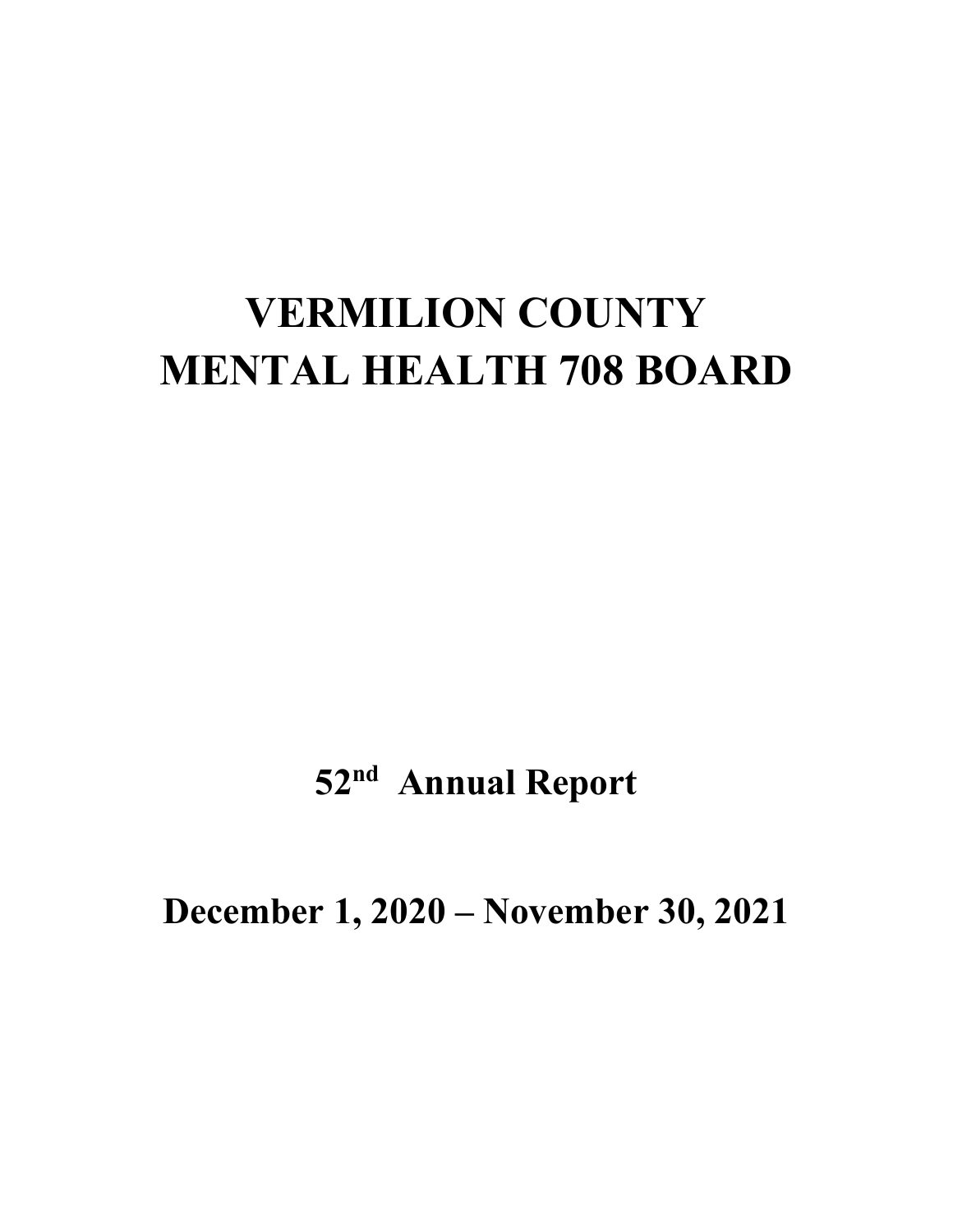# **Vermilion County Mental Health 708 Board**

# **52nd Annual Report December 1, 2020 – November 30, 2021**

**Including One (2022) and Three-Year (2020-2022) Plans**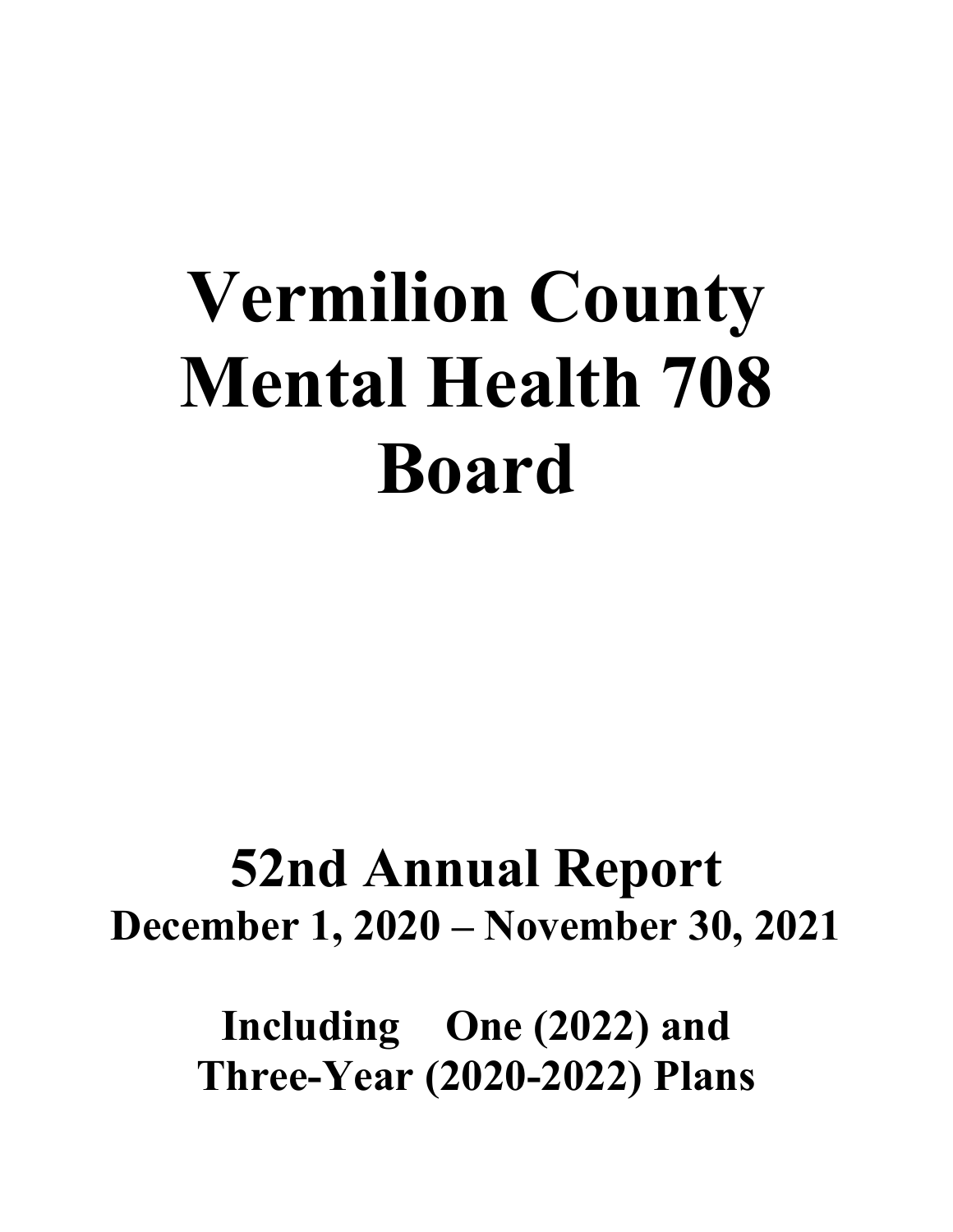#### **2022 TO THE CITIZENS OF VERMILION COUNTY,**

**The board of directors and staff of the Vermilion County Mental Health 708 Board present this Annual Report in accordance with 405 Illinois Compiled Statutes 20/3e, Paragraph (h) that requires an accounting of expenditures of the annual income received from Vermilion County Mental Health tax revenues. We are also presenting a copy of One and Three‐Year Plans, which were approved this year, in this document. As always, we welcome your input.** 

**From a historical perspective, Vermilion County funding of community services followed the 1963 Community Mental Health Centers Construction Act (PL 88‐164). That act was passed as a result of the deinstitutionalization movement of the 1960s that was spurred by public outcries and concern by mental health professionals about horrible conditions of state mental hospitals and patients' civil rights. That movement, along with the advent of new psychiatric medications and the belief that patients would receive better, more humane treatment in their own communities, required community mental health center (CMHC) guarantees to provide five core elements of service: outpatient, consultation, education, partial hospitalization, and emergency intervention. Over the years, several major changes occurred, including a funding shift from federal to state, and the Olmstead Act of 1999, which affirmed the rights of people with disabilities, including those with mental illness, to live in community settings. Fully aware of the need to begin the development of a comprehensive network of community‐based services for people with mental illness and encouraged by the passage of the federal legislation, the Illinois General Assembly approved in 1963 House Bill 708, creating the Illinois Community Mental Health Act. The act, which provided for the levy of a local tax on property pursuant to approval of a referendum, mandated the appointment of a local mental health board to plan, fund, and monitor services for people with mental illnesses and developmental disabilities and people with substance abuse issues. The Vermilion County Mental Health 708 Board was established in 1968 as a result of House Bill 708 and a locally passed referendum.** 

**With the decline and uncertainty of state funding in recent years for essential behavioral health services, it is more important than ever to maintain a safety net of local taxes for county services. After a period of budget uncertainty from Springfield, local providers have for the last two years plus been facing the challenges brought on by COVID‐19. Those agencies have had to adapt and improvise in order to continue meeting the needs of our community, and then adapt and improvise again. Our local providers deserve the thanks of the entire Vermilion County community. During fiscal year 2021, the 708 Board allocated \$752,116.91 of local tax revenues to six service providers, a very slight increase over last year. In spite of the challenges, these providers furnished a wide variety of behavioral health services to thousands of county residents in need of crucial care. Local funds are often the only consistent funding source for several of the agencies and all that enabled them to make payroll and, in some cases, keep them from closing their doors. In addition, this Board administered \$36,732.79 in grant funding in support of Mental Health First Aid Training.** 

**On behalf of the Vermilion County Mental Health 708 Board, we are proud to present this Annual Report, which will guide our future planning and funding discussions. Please use it to learn about how your local tax dollars are supporting so many individuals and families in our county. I thank our nine‐member board of directors for making these accomplishments possible as they volunteered their time and expertise to administer the provisions of the Community Mental Health Act, House Bill 708.** 

**On behalf of our board, we thank you for your support and interest.** 

**Sincerely,**  *Jim Russell*  **Jim Russell, MS, LCPC Executive Director**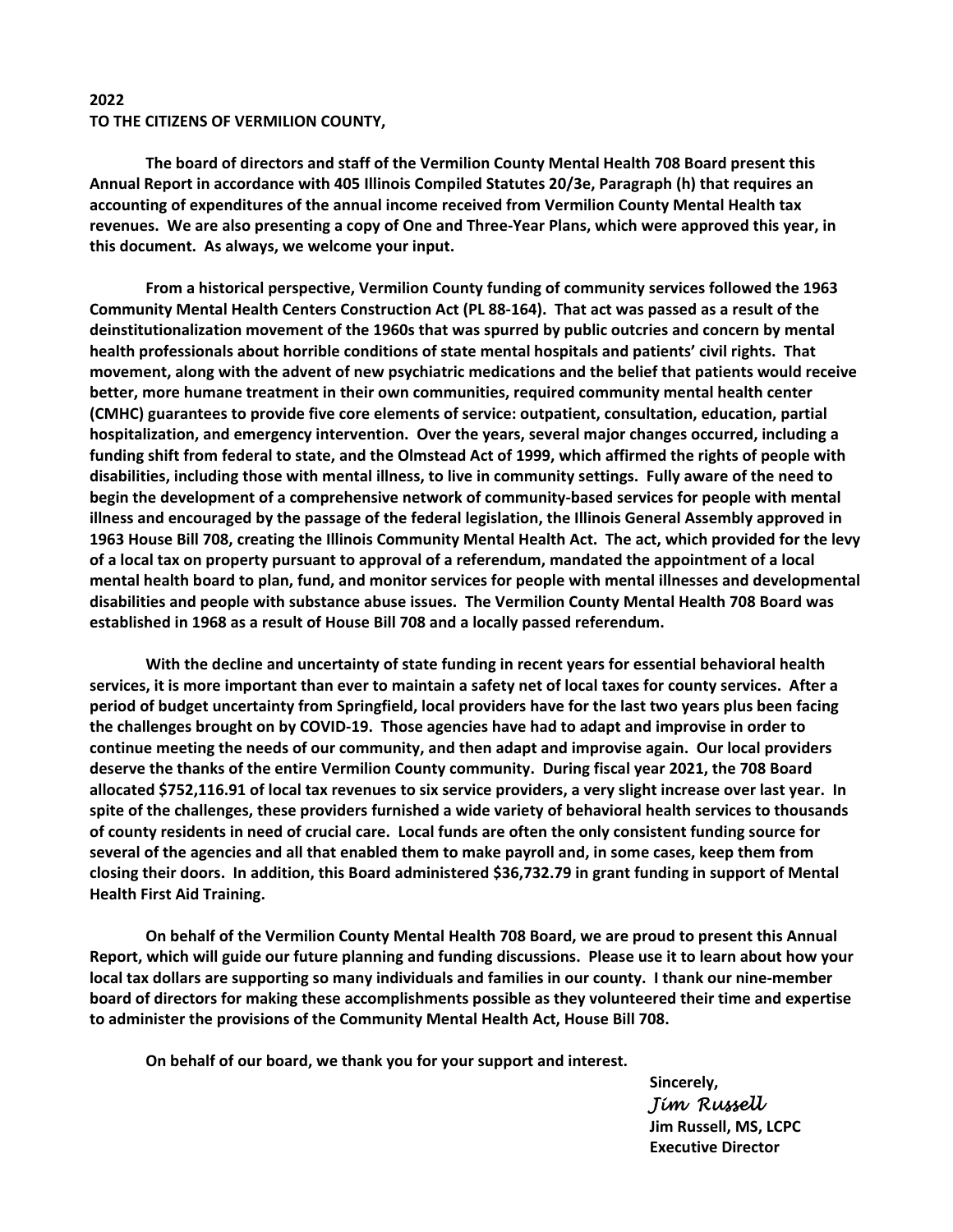### **BOARD OF DIRECTORS 2020 – 2021**

- **Russ Hiatt Chair Chair Chair Danville Jeff Fauver Catlin Travis Mains Danville Dr. Curt Girouard – Vice Chair Chair Chair Chanville Cheryl Rotramel Danville Nancy O'Kane\*** Danville **Valarie Shelton Community Community Ridge Farm Mark Kracht** Danville Anne Sacheli – Sec/Treasurer **Danville**
- 

**\* Vermilion County Board Member** 

#### **STAFF**

**Jim Russell Executive Director Jeri Spezia Administrative Assistant & Complex Services Planner** 

### **VERMILION COUNTY BOARD HEALTH AND EDUCATION COMMITTEE 2020 - 2021**

- **Kevin Green Chair**  2<sup>nd</sup> District **Phearn Butler 6th District 10 AM** 8th District **Marla Mackiewicz At the Marla Mackiewicz 4th District Charles Mockbee – Vice Chair 2nd District Chuck Nesbitt 3rd District Jim Watson 5th District Dan Wright 2nd District 2nd District** 
	-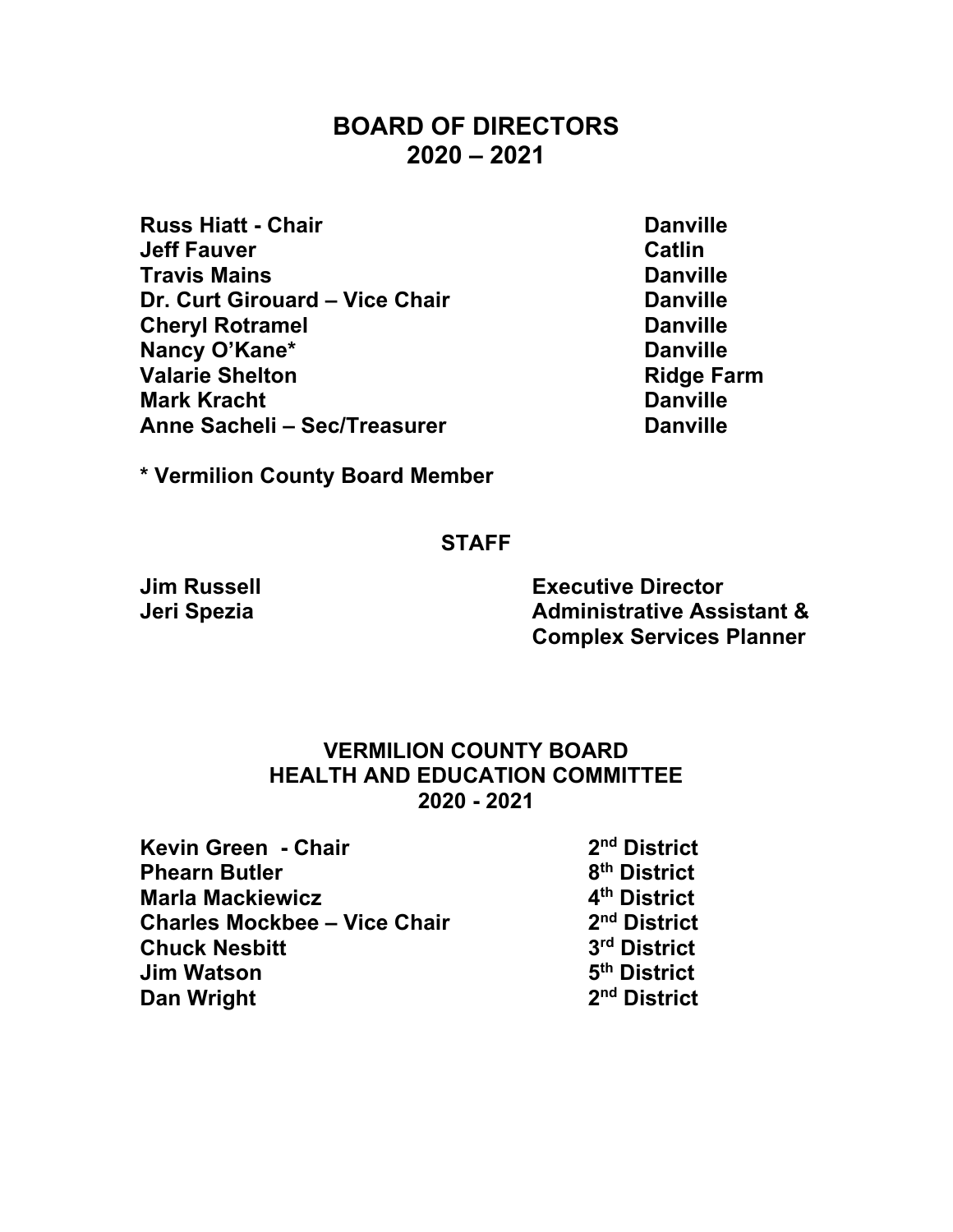# **VERMILION COUNTY MENTAL HEALTH 708 BOARD**

# **DIRECTORS 2020-2021**

*We are extremely proud of the dedication and commitment of our volunteer board of directors and wish to recognize them and their years of service on behalf of the citizens of Vermilion County.* 

| <b>Valarie Shelton</b> | 3 years                             |
|------------------------|-------------------------------------|
| <b>Russ Hiatt</b>      | 4 <sup>1</sup> / <sub>2</sub> years |
| <b>Cheryl Rotramel</b> | 8 years                             |
| <b>Curt Girouard</b>   | $4\frac{1}{2}$ years                |
| <b>Travis Mains</b>    | 4 years                             |
| <b>Nancy O'Kane</b>    | 4 years                             |
| <b>Jeff Fauver</b>     | 3 years                             |
| <b>Mark Kracht</b>     | 7 years                             |
| <b>Anne Sacheli</b>    | 6 years                             |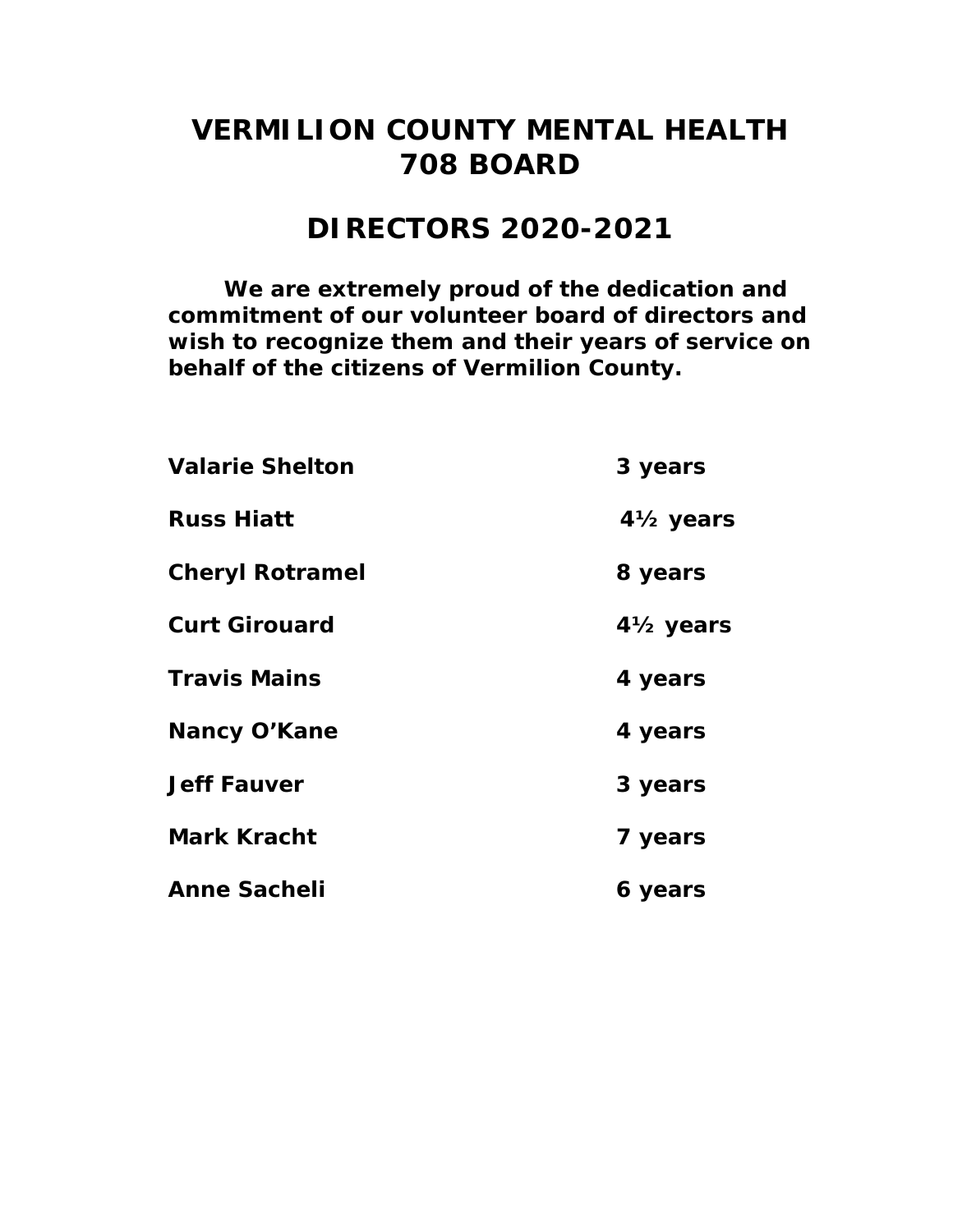## **VERMILION COUNTY BOARD MEMBERS 2021-2022**

| Larry Baughn*                |
|------------------------------|
| <b>Wesley Bieritz</b>        |
| <b>Joel Bird</b>             |
| <b>Robert Boyd</b>           |
| <b>Phearn Butler</b>         |
| <b>Natalie Duncan</b>        |
| <b>Joe Eakle</b>             |
| <b>Steven Fourez</b>         |
| Diana Frazier-Brenneman      |
| <b>Kevin Green</b>           |
| <b>Craig Golden**</b>        |
| <b>Adam Hart</b>             |
| <b>Breannah Haton</b>        |
| <b>Jerry Hawker</b>          |
| <b>Marla Mackiewicz</b>      |
| <b>Shelley McClain</b>       |
| <b>Steve Miller</b>          |
| <b>Tom Morse</b>             |
| Nancy O'Kane                 |
| <b>Becky Stark</b>           |
| <b>Bruce Stark</b>           |
| <b>Mary Ellen Surprenant</b> |
| <b>Crisi Walls</b>           |
| <b>Jim Watson</b>            |
| <b>Mitch Weaver</b>          |
| <b>AJ Wright</b>             |
| Dan Wright                   |

1st District **6th District 1st District 8th District 8th District 1st District**  $3<sup>rd</sup>$  District **3rd District 9<sup>th</sup> District** 2<sup>nd</sup> District **Z<sup>th</sup> District 4<sup>th</sup> District 5<sup>th</sup> District 7th District 4<sup>th</sup> District** 3rd District 2<sup>nd</sup> District  $6<sup>th</sup>$  District **8<sup>th</sup> District 9<sup>th</sup> District 9th District** *G***<sup>th</sup> District 5<sup>th</sup> District 5<sup>th</sup> District 4<sup>th</sup> District Z<sup>th</sup> District** 2<sup>nd</sup> District

**\*County Board Chairman \*\*County Board Vice Chairman**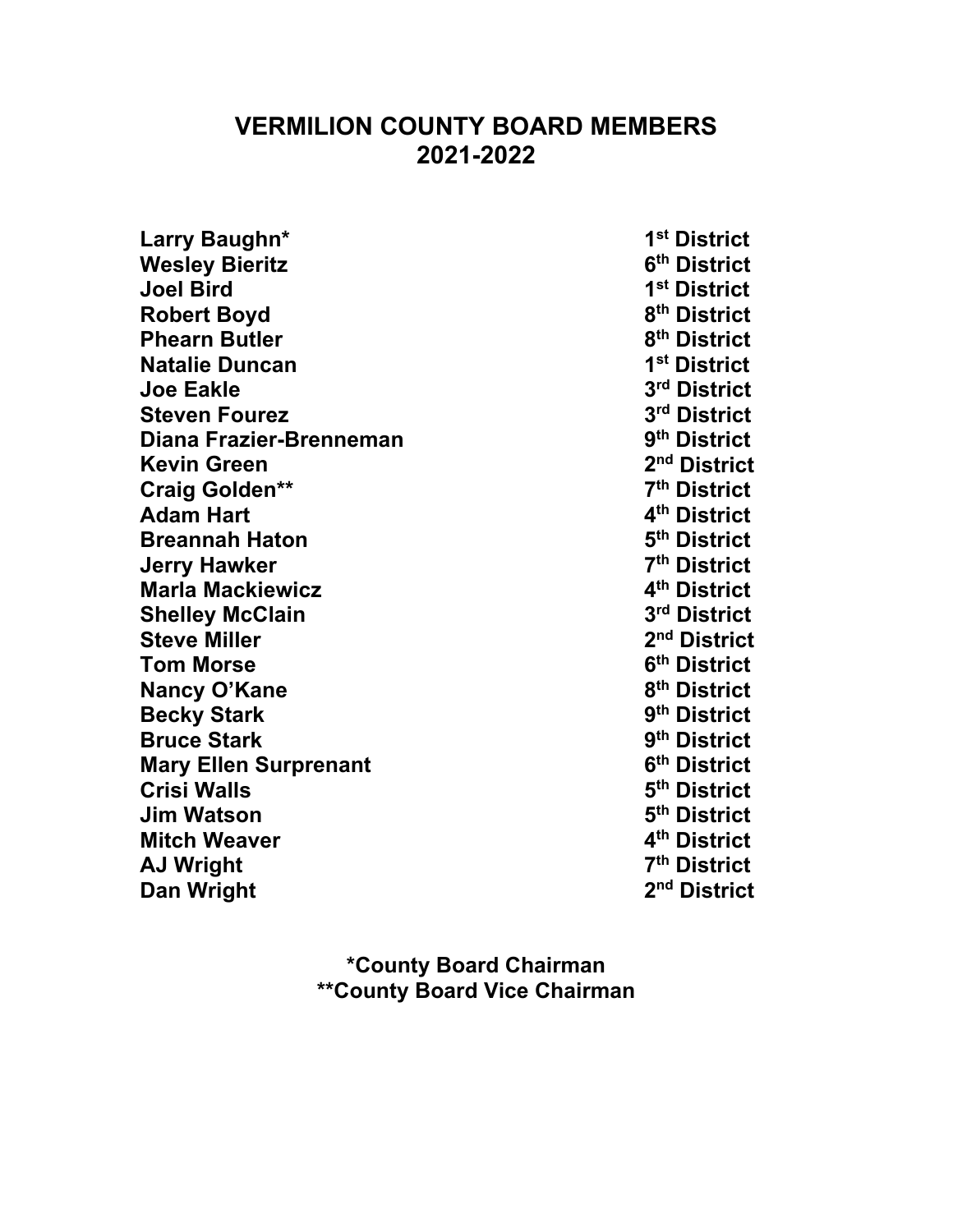#### VERMILION COUNTY MENTAL HEALTH 708 BOARD FINANCIAL STATEMENT MENTAL HEALTH ACCOUNT DECEMBER 1, 2020 through NOVEMBER 30,2021

| <b>REVENUE:</b>                                   |            |            |
|---------------------------------------------------|------------|------------|
| County Mental Health Taxes*                       |            | 866,522.24 |
| Interest Income                                   |            | 1,845.94   |
| Misc. Revenue                                     |            |            |
| Grant(s) Funding                                  |            | 25,420.00  |
| <b>TOTAL REVENUE</b>                              |            | 893,788.18 |
| <b>EXPENDITURES:</b>                              |            |            |
| Salary-Personnel                                  |            | 35,195.00  |
| Salary-Department Head                            |            | 54,075.00  |
| <b>FICA</b>                                       |            |            |
| <b>IMRF</b>                                       |            |            |
| Insurance - Health                                |            | 11,400.00  |
| <b>Office Supplies</b>                            |            | 68.13      |
| <b>Books/Periodicals</b>                          |            |            |
| <b>Travel Expense/Meetings</b>                    |            | 885.68     |
| Telephone                                         |            |            |
| Postage                                           |            | 77.95      |
| Mental Health First Aid Training                  |            | 36,732.79  |
| Printing                                          |            |            |
| Publications                                      |            | 195.60     |
| Repair and Maintenance - Equipment                |            | 1,170.80   |
| <b>Contractual/Professional Services</b>          |            | 716,921.91 |
|                                                   |            |            |
| FY20-21 Agency Grants                             |            |            |
| Crosspoint Human Services/Crosspoint YFRC         | 352,296.00 |            |
| Hoopeston Multi-Agency                            | 39,332.00  |            |
| Rosecrance                                        | 193,044.00 |            |
| WorkSource                                        | 120,398.00 |            |
| VC Juvenile Detention Center Counselor            | 11,851.91  |            |
|                                                   |            |            |
| <b>Total FY20-21 Grants</b>                       | 716,921.91 |            |
|                                                   |            |            |
| Dues/License Fees                                 |            | 2,395.71   |
| <b>Miscellaneous Services</b>                     |            |            |
| Office Furniture/Equipment                        |            |            |
| <b>TOTAL EXPENDITURES</b>                         |            | 859,118.57 |
| YEAR END MENTAL HEALTH CHECKING ACCOUNT BALANCE** |            | 562,069.18 |
|                                                   |            |            |
| <b>TOTAL MENTAL HEALTH FUNDS**</b>                |            | 562,069.18 |
|                                                   |            |            |

\* Estimated Budget Amount

\*\* Total includes Grant(s) Funding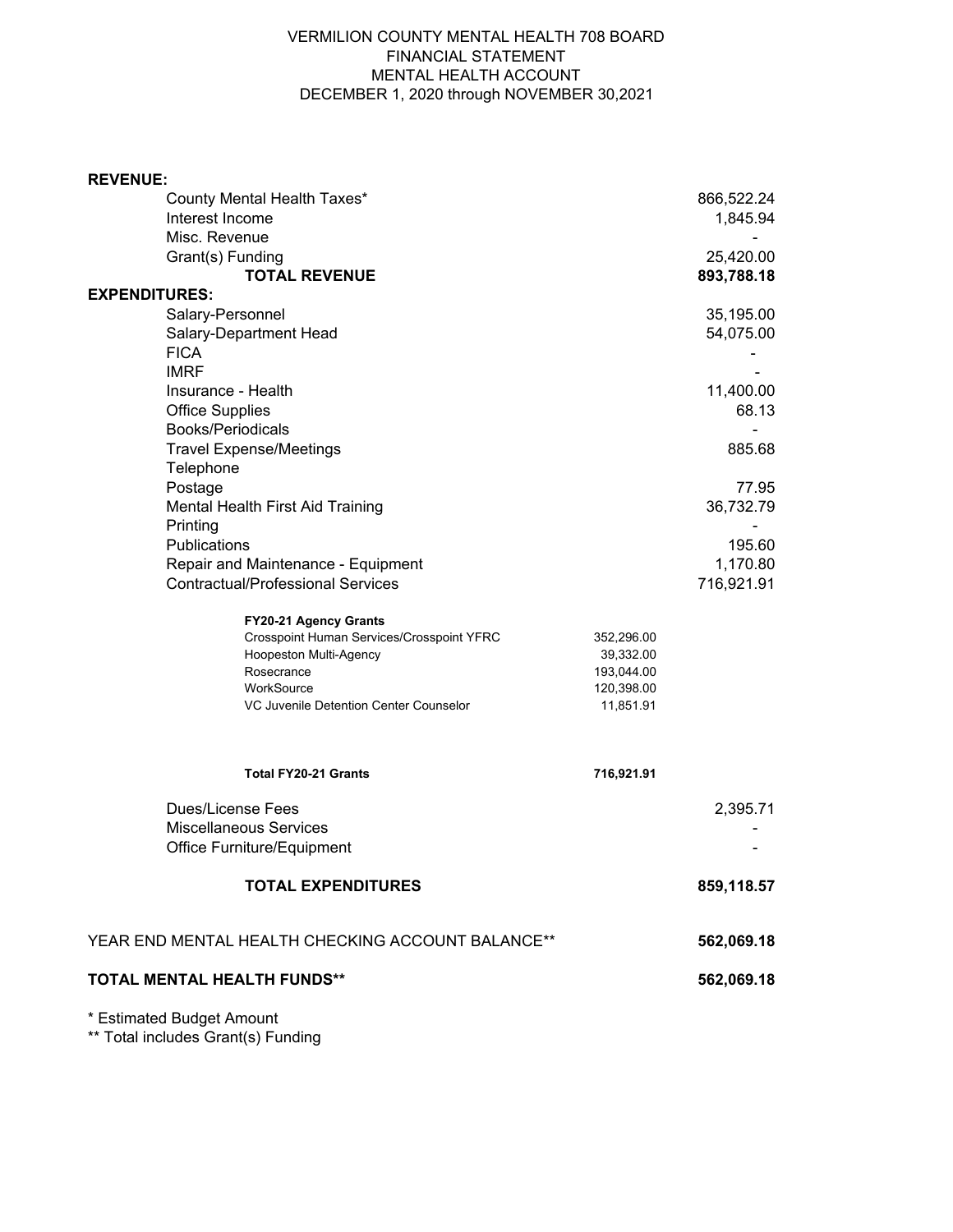| <b>VERMILION COUNTY 708 MENTAL HEALTH BOARD</b>                                                                                       |             |                   |                      |                     |              |                   |  |
|---------------------------------------------------------------------------------------------------------------------------------------|-------------|-------------------|----------------------|---------------------|--------------|-------------------|--|
| <b>Demographic Detail --All Agency Report</b>                                                                                         |             |                   |                      |                     |              |                   |  |
| VCMHB FISCAL YEAR: December   r 1, 2020 - November 30, 2021                                                                           |             |                   |                      |                     |              |                   |  |
|                                                                                                                                       |             |                   |                      |                     |              |                   |  |
|                                                                                                                                       | Hoopeston** | <b>WorkSource</b> | <b>VCJDCContacts</b> | <b>Complex Ser.</b> | Rosecrance   | <b>CrossPoint</b> |  |
| <b>Male Clients</b>                                                                                                                   | 972         | 90                | 35                   | 13                  | 286          | 1448              |  |
| <b>Female Clients</b>                                                                                                                 | 1128        | 75                | 5                    | 14                  | 145          | 1746              |  |
| <b>White Clients</b>                                                                                                                  | 1,752       | 118               | $*^{**}0$            | 20                  | 238          | 2465              |  |
| <b>Black Clients</b>                                                                                                                  | 115         | 41                | 0                    | 7                   | 122          | 516               |  |
| <b>Hispanic Clients</b>                                                                                                               | 180         | 6                 | $\Omega$             | $\Omega$            | 13           | 207               |  |
| <b>Asian Clients</b>                                                                                                                  | 3           | $\Omega$          | $\Omega$             | 0                   | $\Omega$     | 6                 |  |
| <b>Other Clients</b>                                                                                                                  | 38          | $\Omega$          | Ver. Co. 14          | $\Omega$            | 58           | 207               |  |
| <b>Reside Danville</b>                                                                                                                | 29          | 125               | Coles Co. 11         | 17                  | 203          | 1953              |  |
| Reside N. Co.                                                                                                                         | 2,059       | 14                | Iroquois Co. 5       | $\Omega$            | 32           | 243               |  |
| Reside S. Co.                                                                                                                         |             | 9                 | Douglas Co. 1        | 10                  | 46           | 468               |  |
| Reside W. Co.                                                                                                                         |             | $\overline{2}$    | Edgar Co. 7          | $\Omega$            | 15           | 146               |  |
| <b>Reside Other</b>                                                                                                                   | 12          | 15                | Piatt Co. 2          | $\Omega$            | 135          | 384               |  |
| Age Under 6                                                                                                                           | 189         | 0                 | 0                    | 0                   | 0            | 63                |  |
| Age 6-12                                                                                                                              | 206/        | $\Omega$          | 40                   | 3                   | 3            | 86                |  |
| Age 13-17                                                                                                                             | 229         | $\mathbf{1}$      | $\Omega$             | 4                   | 39           | 274               |  |
| Age 18-35                                                                                                                             | 426         | 84                | $\Omega$             | 12                  | 212          | 1207              |  |
| Age 36-64                                                                                                                             | 555         | 14                |                      | 6                   | 174          | 1266              |  |
| Age 65+                                                                                                                               | 495         | 109               |                      | $\mathfrak{p}$      | $\mathbf{3}$ | 298               |  |
|                                                                                                                                       |             |                   |                      |                     |              |                   |  |
| <b>Total Clients</b>                                                                                                                  | 2,100       | $*165$            | $*40$                | $*27$               | $*431$       | *3194             |  |
|                                                                                                                                       |             |                   |                      |                     |              |                   |  |
| Note: North County is Hoopeston, Rankin, Rossville, Bismarck, Alvin. Henning, Potomac, East Lynn, all N. rural                        |             |                   |                      |                     |              |                   |  |
| South County is Tilton, Belgium, Westville, Georgetown, Ridgefarm, Olivet, all south rural                                            |             |                   |                      |                     |              |                   |  |
| West County is Oakwood, Catlin, Jamaica, Sidell, Fairmount, Muncie, Fithian, all west rural.                                          |             |                   |                      |                     |              |                   |  |
| *Agencies count clients differently; some of these numbers represent unduplicated clients, while others represent client contacts, no |             |                   |                      |                     |              |                   |  |
| matter how many with the same person.                                                                                                 |             |                   |                      |                     |              |                   |  |
| **Hoopeston's numbers reflect their fiscal year from (Oct. '19 thru Sept. 20                                                          |             |                   |                      |                     |              |                   |  |
| *** Additional demographic stats not recorded                                                                                         |             |                   |                      |                     |              |                   |  |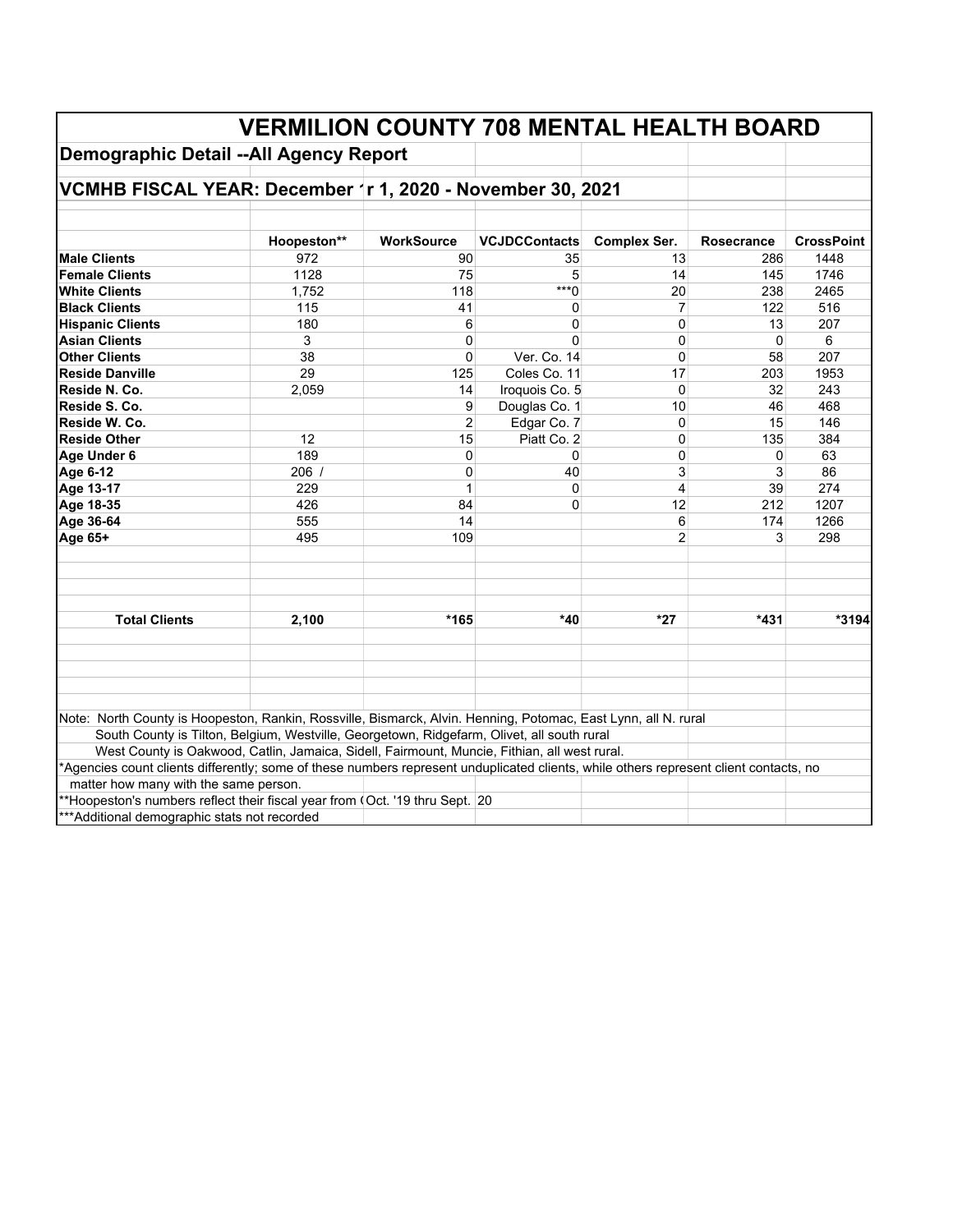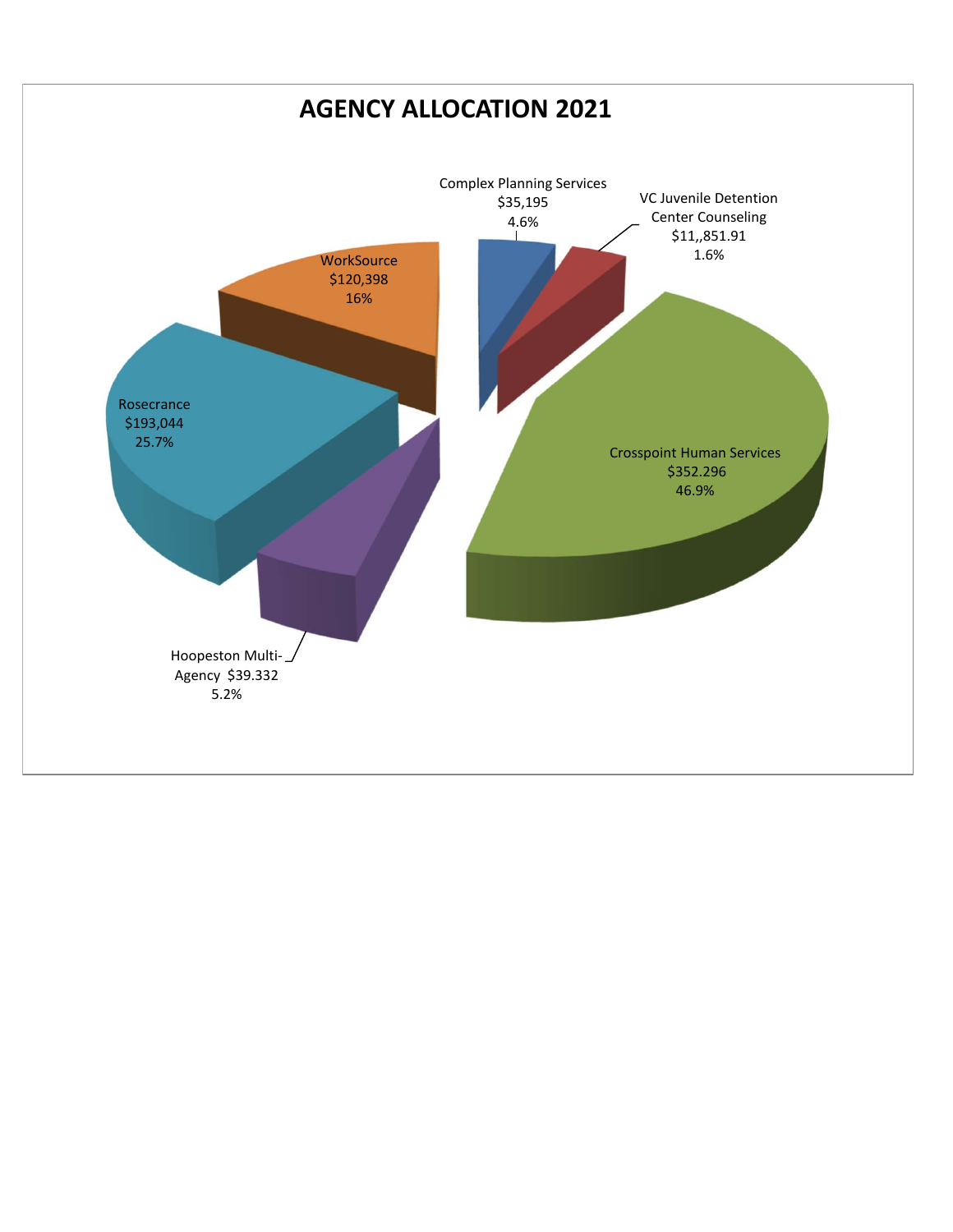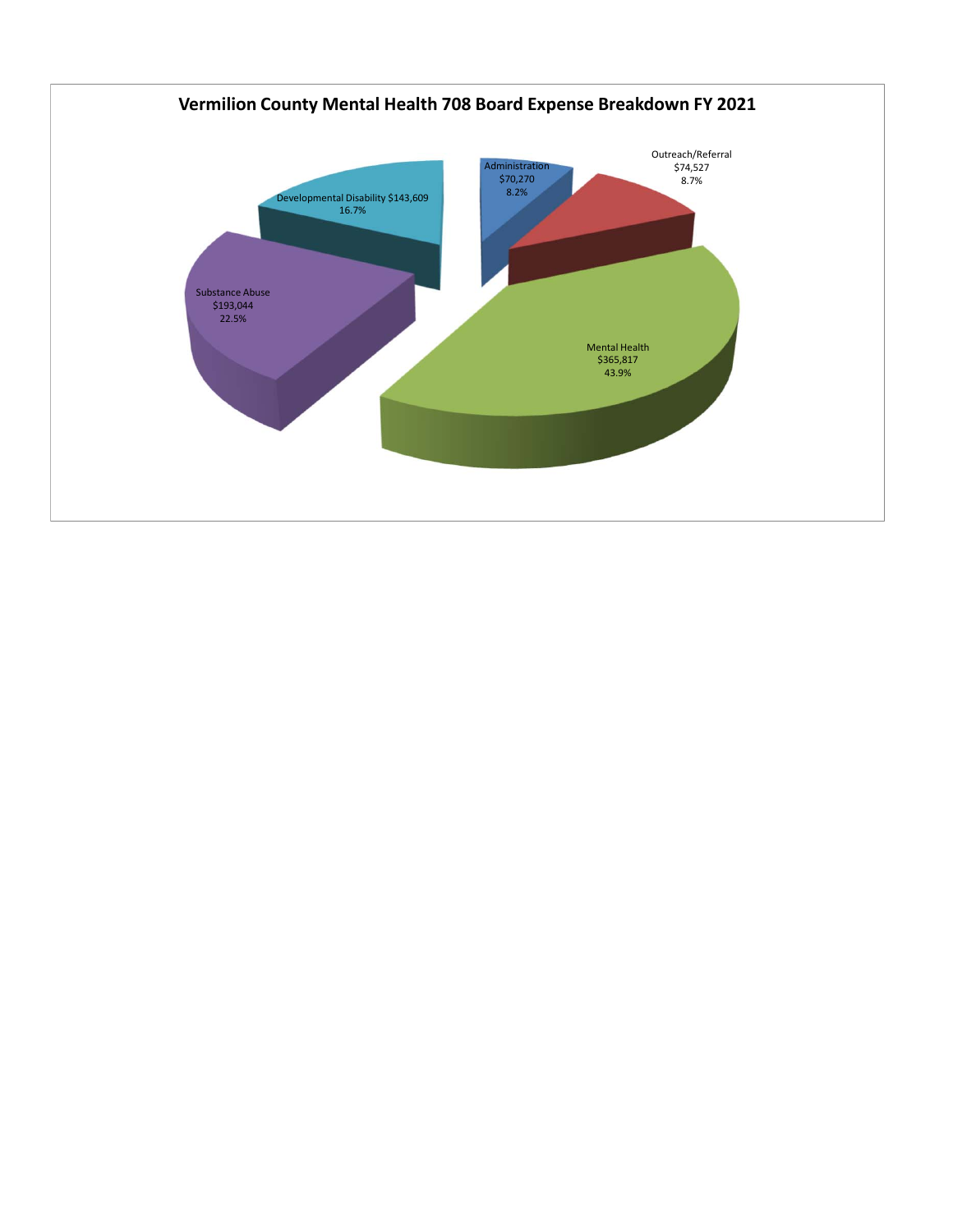### **CROSSPOINT HUMAN SERVICES 210 Avenue C, Danville IL 61832 217-442-3200**

#### **Executive Director: Lisa Rhodes 15 Member Voluntary Board of Directors**

**Crosspoint Human Services was formed in 1980 by combining the services of the Vermilion Mental Health and Development Center incorporated in 1955 and the Retarded Children's Center incorporated in 1964.**

**Crosspoint is a private, not-for-profit Illinois corporation governed by a voluntary board of directors representing Vermilion County with participation of persons served.**

**Crosspoint's Vision is to engage, inspire, and empower people to realize their full potential and have every opportunity to experience a productive and healthy life in their community. It is Crosspoint's mission to affect lives by providing hope and opportunities to thrive. Services are available to persons of any age, without regard to race, religion, national origin, handicap, or ability to pay. Crosspoint is an equal opportunity employer.**

**Crosspoint serves persons experiencing emotional, familial, or marital stress, or more severe, acute, or chronic psychiatric disabilities. Other persons served experience developmental delays or mild to profound developmental disabilities. Some experience both mental and developmental disabilities. Each of these three groupings has some individuals who abuse drugs. That behavior exacerbates an already difficult situation in treatment.**

**Crosspoint services include Care Coordination, Crisis Intervention, Counseling, Therapy, Social and Daily Living Skill Training, Psychotropic Medication/Prescription Administration, Medication Counseling Training, Money Management through Representative Payee Services, Housing, Transportation, Community Education and Consultation, Psycho Social Rehabilitation, Employment Development and Placement, Intensive Behavioral Support Services, Suicide Prevention Coordination, and Specialized Services for Children and Families in Crisis.**

**Crosspoint is licensed by the Department of Public Health to operate a community living facility, is licensed by the Illinois Department of Human Services to provide Medicaid Mental Health Services, Community Integrated Living Arrangements and Day Training, and is nationally accredited by the Council on Accreditation of Services for Families and Children, Inc.**

**Crosspoint is funded by the U.S. Department of Housing and Urban Development, Illinois Department of Human Services, Illinois Department of Health and Family Services, Vermilion County Mental Health 708 Board, Danville Area United Way, donations, fees, and private contracts with long term care providers and health insurance companies.**

**For specific information on programs and services, contact their office, (24 hours a day, 7 days a week) at 217-442-3200, by FAX at 217-442-7460, Mon – Wed 8am – 6pm, Thu – Fri, 8am – 5pm. To assure immediate access to treatment Crosspoint encourages walk-ins, no appointment necessary.**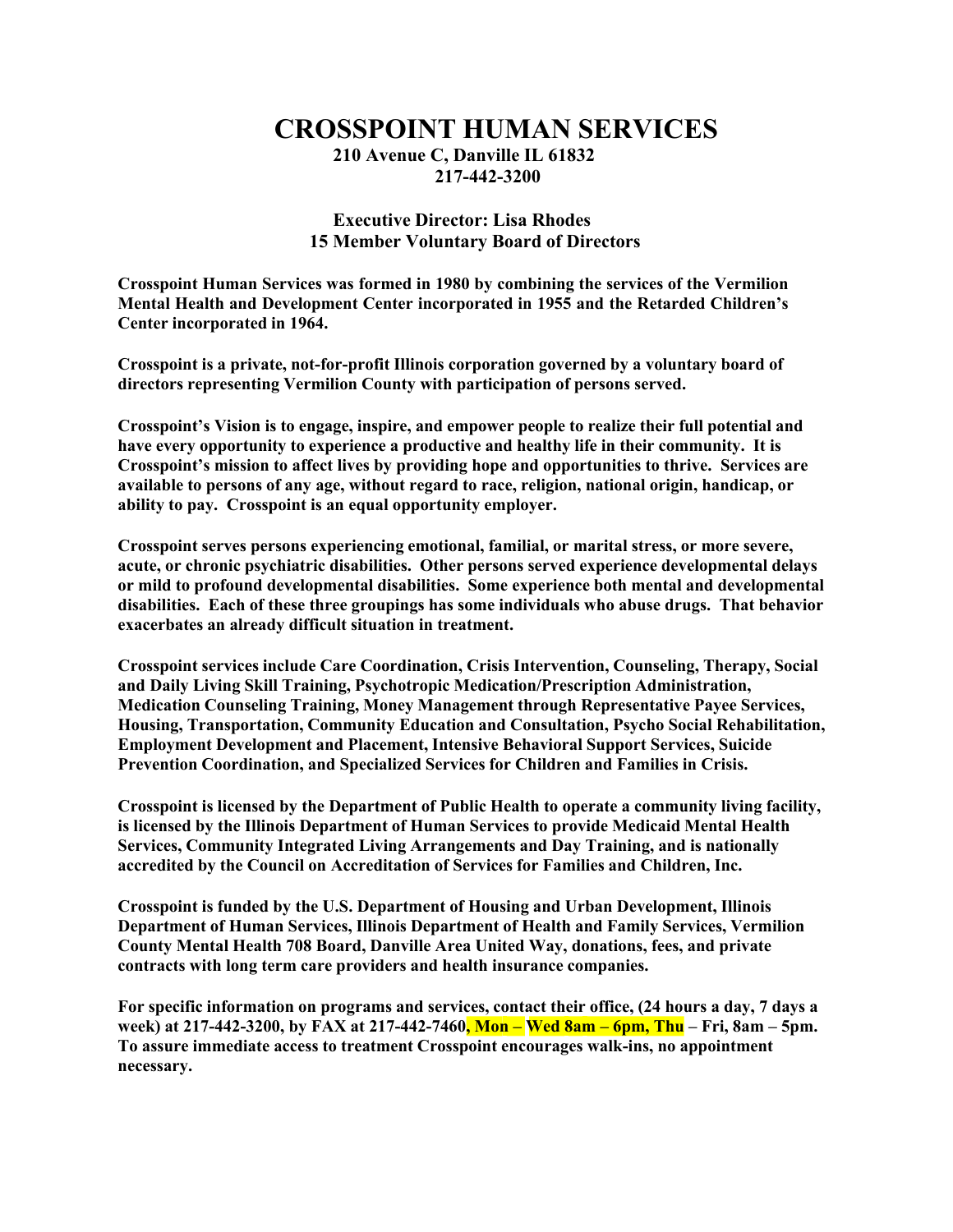# **CROSSPOINT HUMAN SERVICES**

**201 North Hazel St., Danville, IL 61832 217-446-1217 Executive Director: Lisa Rhodes 15 Member Voluntary Board of Directors**

**Crosspoint Human Services provides a domestic violence shelter and temporary housing, for women and their children who are escaping an abusive home environment. Support services, including assistance with securing an Order of Protection, are available free of charge. Crosspoint is also part of a statewide network of 30 domestic violence agencies committed to the prevention and elimination of violence against women and children.**

**Crosspoint provides a residential program, transitional housing for women and their children who are homeless. Women work toward individualized goals while in this program and work together with their counselor to obtain permanent housing.**

**Crosspoint operates a child day care center for children ages birth to five years of age. The center provides education, recreation, balanced nutrition, and socialization for the children.**

**Crosspoint is funded by the Illinois Coalition Against Domestic Violence, the Illinois Attorney General's Office, Federal Crime Victim Assistance Funds, the Illinois Department of Human Services, the Vermilion County Mental Health 708 Board, the Danville Area United Way, and community contributions.**

**For specific information on services and programs, contact the office at 217-446-1217 or by FAX at 217-443-6845. The Crisis Hotline is staffed 24 hours a day at 217-443-5566 or 1-888-549-1800.**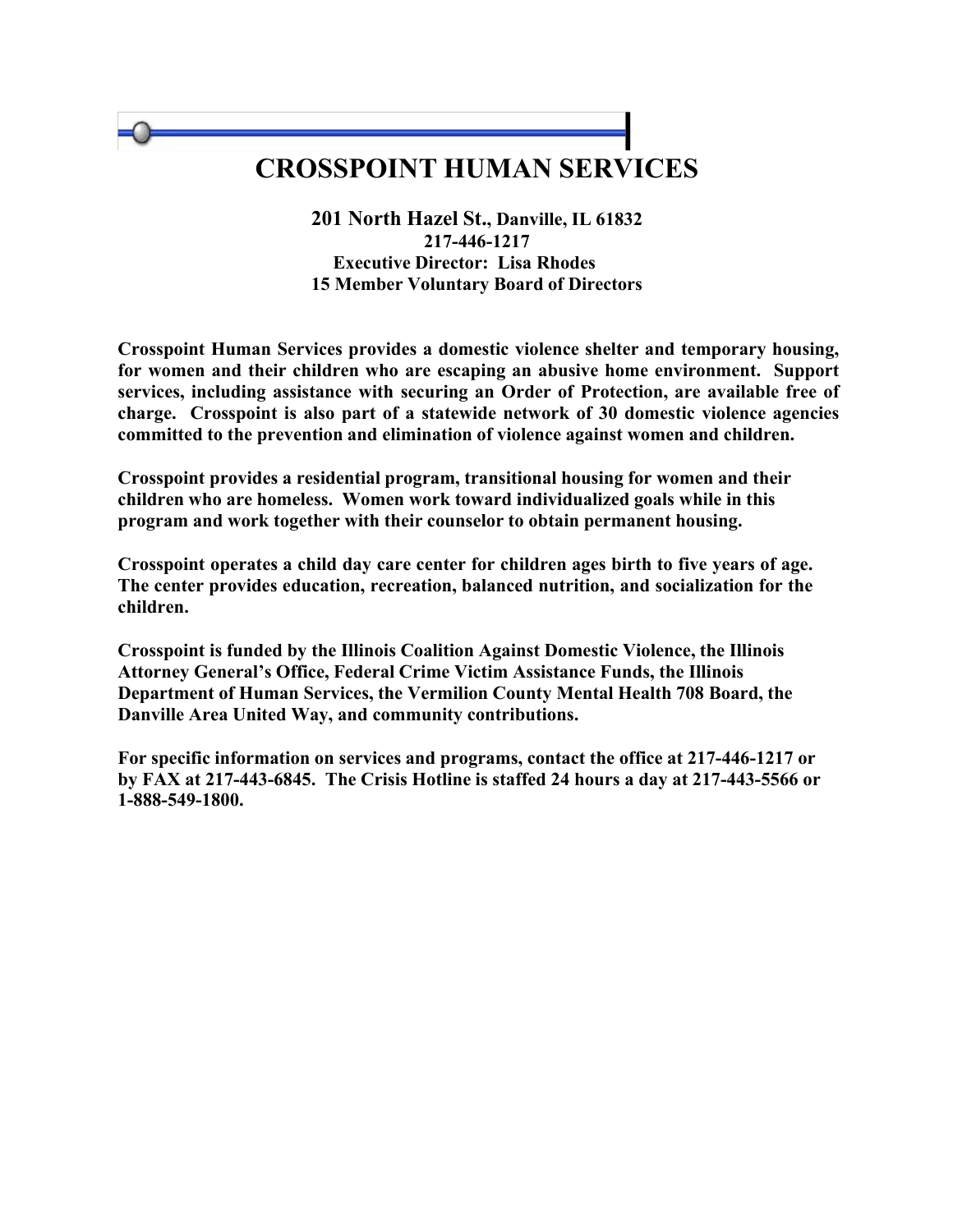#### **HOOPESTON MULTI-AGENCY 206 South First Street, Hoopeston, IL 60942 217-283-5544**

#### **Executive Director: Beth Bray Knecht Nine Member Voluntary Board of Directors**

**The Hoopeston Multi-Agency Service Center provides local access to federal, state, county, and private social service agencies for residents of northern Vermilion County. Access to social service agencies is accomplished through information and referral.**

**The Multi-Agency also provides office space and other supportive services for various agency representatives, such as counselors and caseworkers, to provide social services in northern Vermilion County. CRIS serves and distributes Meals on Wheels on Tuesday and Friday at the agency. The Multi-Agency hosts classes for the community on many topics including mental health. The large multi-purpose room is used by many to share information with the community. It has been used for LIHEAP, Gibson Hospital, Hudson Drug's flu shot clinic, and many other organizations. Express Employment is currently renting an office to assist those in the community with their job search. Space is also available to rent for private parties, showers, anniversaries, job fairs, and church functions.**

**For specific information on programs and services, contact the office directly at 217-283- 5544.**

**The Multi-Agency is funded by the Vermilion County Mental Health 708 Board, United Fund of Grant Township, East Central Illinois Community Action Agency, local donations from businesses and individuals, and by various Foundation grants. The Multi-Agency also hosts fundraising efforts all year for specific programs.**

**The Multi-Agency also provides transportation for senior citizens and disabled citizens five days a week year round. This is the primary public transportation service in Hoopeston. The van makes approximately 1,000 stops per month. The bus is also utilized by the local preschool to attend field trips within the city limits. It is also available for groups to utilize for day trips. Other programs at the Senior Center include: Women's morning coffee and donut days, card clubs, and dances. The Agency services more than ninety-six seniors and fifty-five disabled, most all are low income.**

**The Multi-Agency operates an emergency food pantry. The pantry is open five days a week. Families are allowed to visit it once a month. Those living in Grant Township are encouraged to use Grant Township Food Pantry first.**

**The Thrift Shop, open daily from 10:00 A.M. to 4:00 P.M., is a source of revenue. Even though the Thrift Shop is a great place for low-income families to shop, it is utilized by several people daily from all income brackets. The Thrift Shop is available for emergency situations, such as floods, fires, tornadoes, and evictions. Many agencies utilize the thrift shop to obtain clothing for their clients. It sometimes has furniture to give in emergency situations.**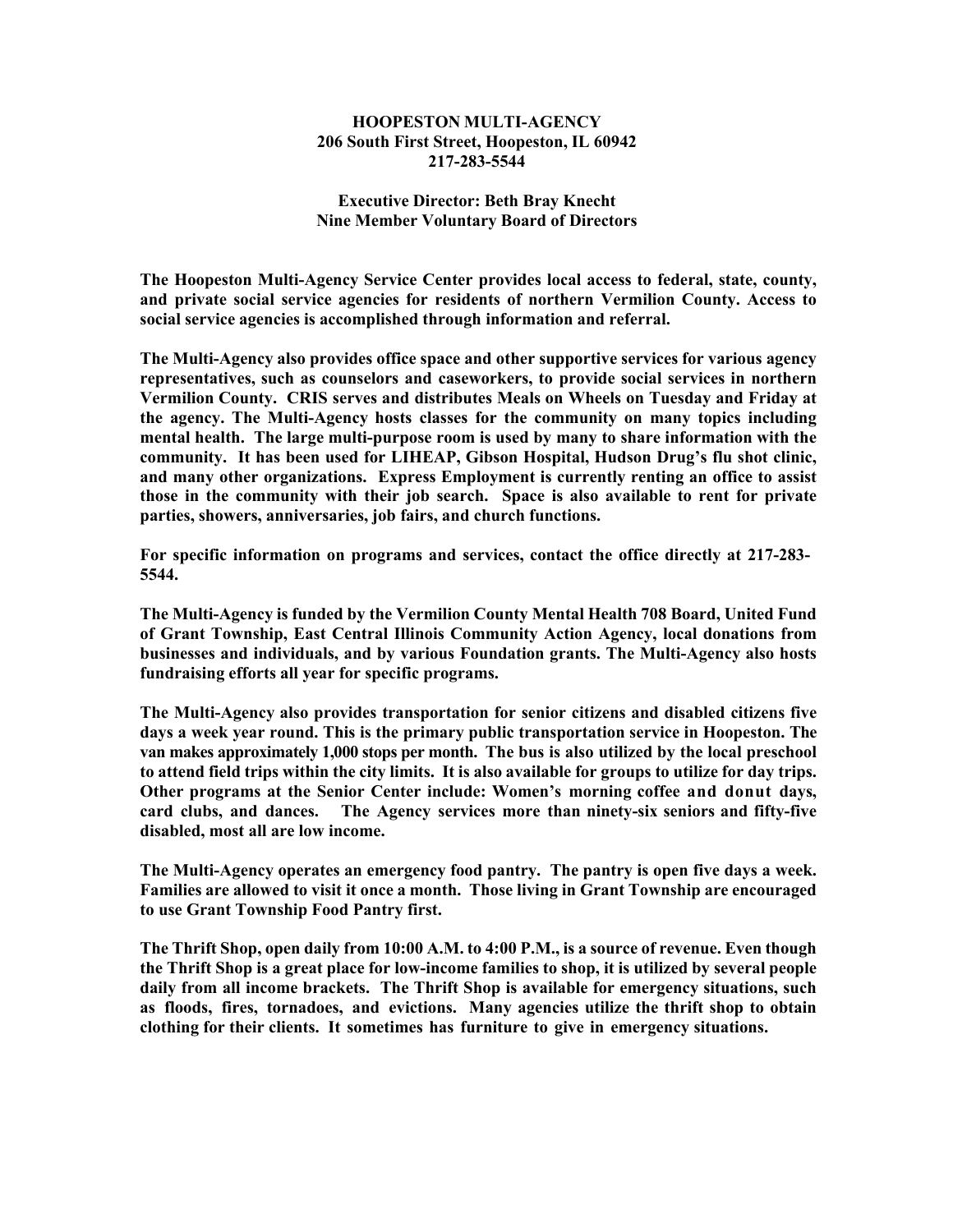#### **ROSECRANCE 1222 E. Voorhees, Danville, IL 61834 217-477-4500**

#### **David Gomel, Chief Executive Officer 21 Member Voluntary Board**

As a national leader in addiction and behavioral health treatment, at Rosecrance, we'll tailor our robust program and outcomes-focused treatment approach to meet your unique needs and situation. 12-Step programming is the foundation of our treatment service, and is something our clients carry over into their recovery. It's all part of our continuum of care, which includes residential and outpatient treatment along with follow-up care and ongoing services as long as you need them.

As you progress through the treatment plan, we'll assess and adjust the program according to your individual circumstances. We will equip you with the tools, skills and roadmap you need to face your substance use head on. Our team of specialists will ensure your continued progress every step of the way to help you achieve lasting recovery. Because we want you to live a life full of hope, passion and purpose, we are dedicated to providing individualized, evidence-based treatment to help you get there.

With a long history of leadership in substance use and mental health care, Rosecrance Central Illinois is a private, not-for-profit organization offering comprehensive, nationally accredited, evidence-based addiction and mental health treatment for children, teens, young adults and adults. We offer the following programs and services in Central Illinois:

- Prevention
- Detoxification as a first step in Residential Treatment
- Residential treatment
- Intensive outpatient and outpatient treatment
- Experiential therapies
- Dual-diagnosis treatment
- Primary-diagnosis mental health care
- Recovery living
- Family education

Most importantly, our caring professionals employ proven methods, industry best practices, and total dedication to your individual needs and long-term recovery.

Rosecrance's Central Illinois offices are located in Champaign and Danville. Rosecrance is funded by the Illinois Department of Human Services, the Illinois Department of Children & Family Services, the Vermilion County Mental Health 708 Board, United Way of Danville, federal grant funding, private and public contracts, client fees, insurance reimbursements, and private contributions.

Recovery is a journey, not a destination. At Rosecrance, you don't have to navigate your journey alone – we'll show you the roadmap toward lifelong recovery that so many have taken with us over the past century. From residential and outpatient treatment programs to ongoing counseling, support and education, we're dedicated to your success.

If you or someone close to you needs help, contact our Danville office at 217-477-4500. Please note that not all services and programs we offer are available at all of our locations.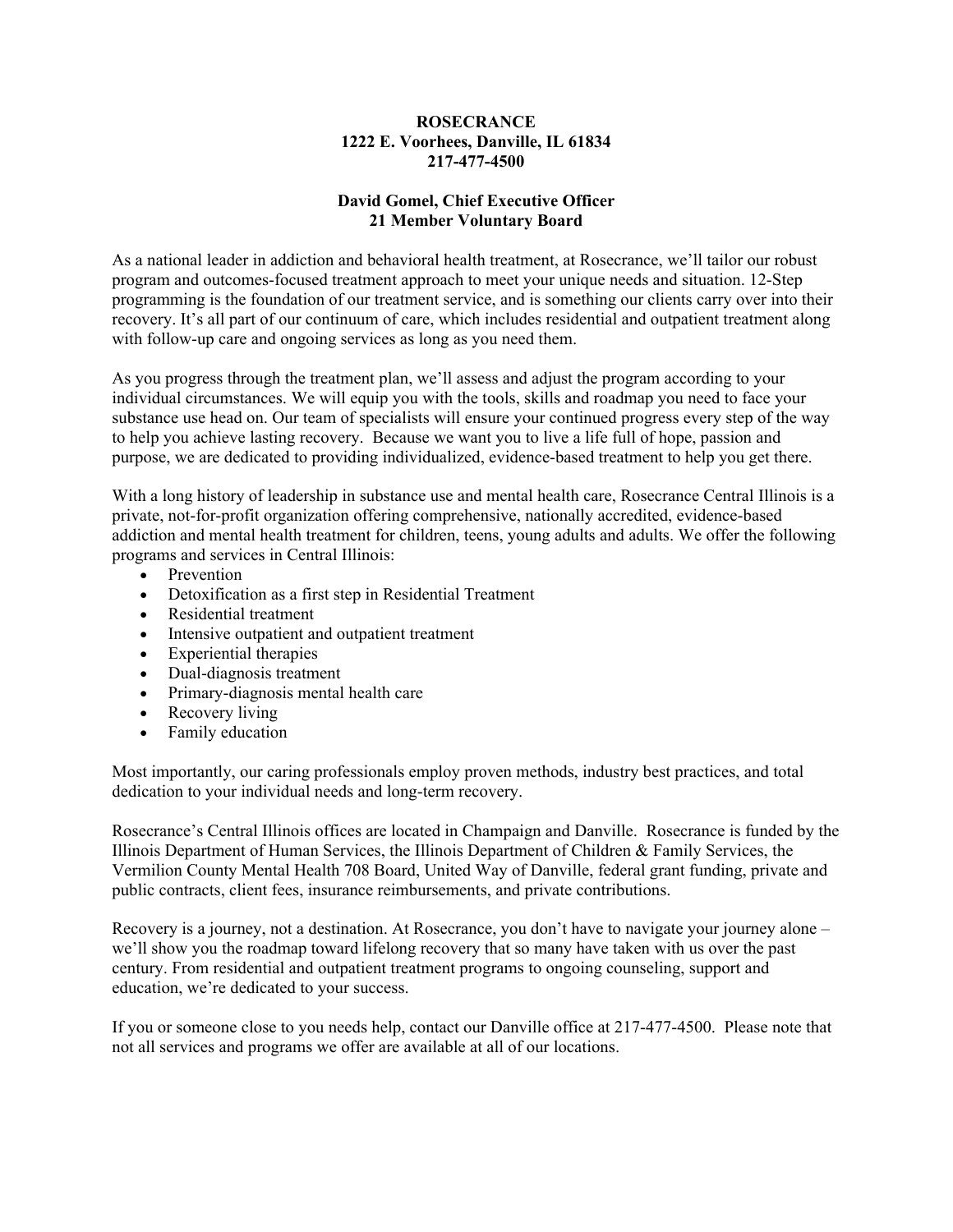#### **VERMILION COUNTY COMPLEX SERVICE PLANNING PROCESS Jeri Spezia, Coordinator 200 S. College St. Danville, Illinois 61832 217-443-3500**

**Vermilion County families have access to a process designed to help when families are struggling with intensive emotional or behavioral issues. The Vermilion County Complex Service Planning (CSP) process was developed and supported by the Vermilion County Mental Health 708 Board and is designed to help families coordinate services when traditional siloed services are not meeting the need of their families. Many of the children involved in this planning process have either been referred to the juvenile justice system, the child welfare system, have been frequently hospitalized, are being considered for residential placement, or are in the process of "stepping down" from residential treatment and need a very intensive, coordinated service plan to insure that all local and community resources are available to the child and family. In addition, adults who are involved in multiple systems are eligible for these services.** 

**Just as in the traditional Wraparound Process, the CSP process is based on System of Care principles and values, including:** 

- **Interagency collaboration**
- **Child and family partnership**
- **Individual strength-based care**
- **Community based services and supports**
- **Cultural competence**
- **Accountability to results**

**The process begins with a referral from either the family itself or from a community service provider. The CSP Coordinator will schedule an appointment with the parents (and child, if appropriate) to discuss current services; identify additional resources the family wants to include in the planning process; and to complete intake paperwork and sign releases.** 

**When requested, a meeting date is set and invitations are sent out to current and/or potential service providers. At the first meeting, family members and service providers are asked to summarize what services have been provided in the past, discuss any roadblocks that may have prevented success, and develop a coordinated plan of interventions – many times involving multiple agencies and additional service providers.** 

**At the close of each meeting, a summary of the new coordinated plan, or a list of the tasks that will need to be accomplished in order to complete the new service plan, is reviewed and given to each participant with their specific assignments. The date, time, and place for the next meeting are set. The coordinating meetings continue as the new plan for service evolves and is carried out. The team usually meets more frequently in the beginning of the process and less frequently as the plan progresses. The plan is reviewed at each meeting and modified as needed. The family remains in control at all times – with the family making the decision to end the process once they feel that services are "working" for them and the issues are being addressed.** 

**To make a referral or for more information, please call the Complex Service Planning Coordinator at 217-443- 3500.**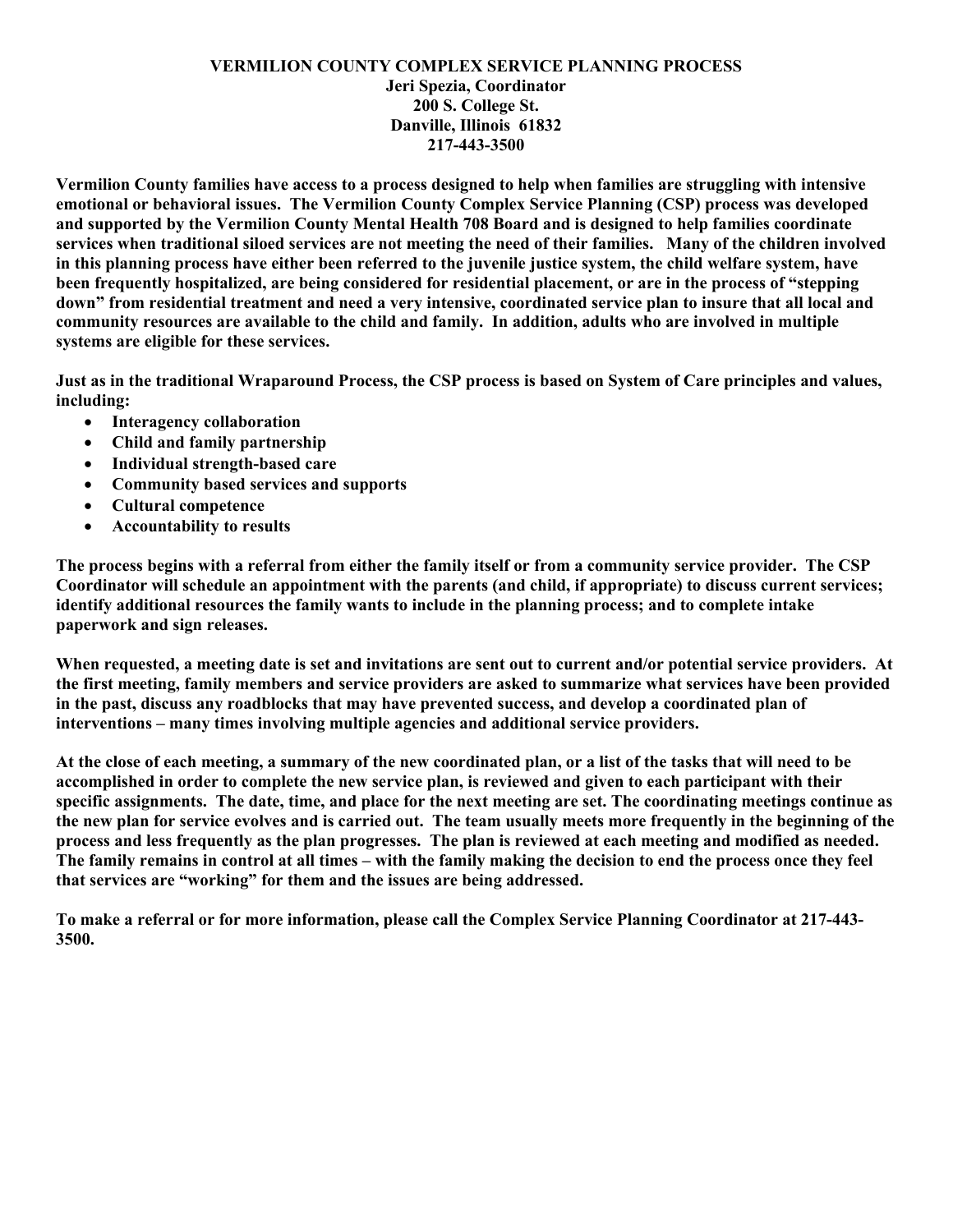#### **VERMILION COUNTY JUVENILE DETENTION CENTER COUNSELING Kleppin & Associates 701 Devonshire Champaign, Illinois 61820 217-721-2686 or MKleppin92101@yahoo.com**

**Juveniles who are detained in the Juvenile Detention Center have had access to a service designed to assist the juveniles' adjustment to the facility's expectations, monitor and address mood and behavior, assist staff in assessment of risk of harm, and assist youth to be more successful when they leave VCJDC.** 

**The goals of the program include stabilizing the youth, assisting in the reduction of the risk of selfharm or harm to others, and strengthening willingness and skills to decrease illegal, inappropriate, harmful behaviors after release.** 

**The Vermilion County Mental Health 708 Board provides funding for an associate therapist, contracted and supervised through Kleppin & Associates, to provide counseling for juveniles whose mental health needs are not otherwise met at the Detention Center.** 

**The therapist meets regularly with VCJDC staff and other providers to identify recipients for this service. Staff at the VCJDC are also able to provide her with updates for those who have longer stays at the facility.**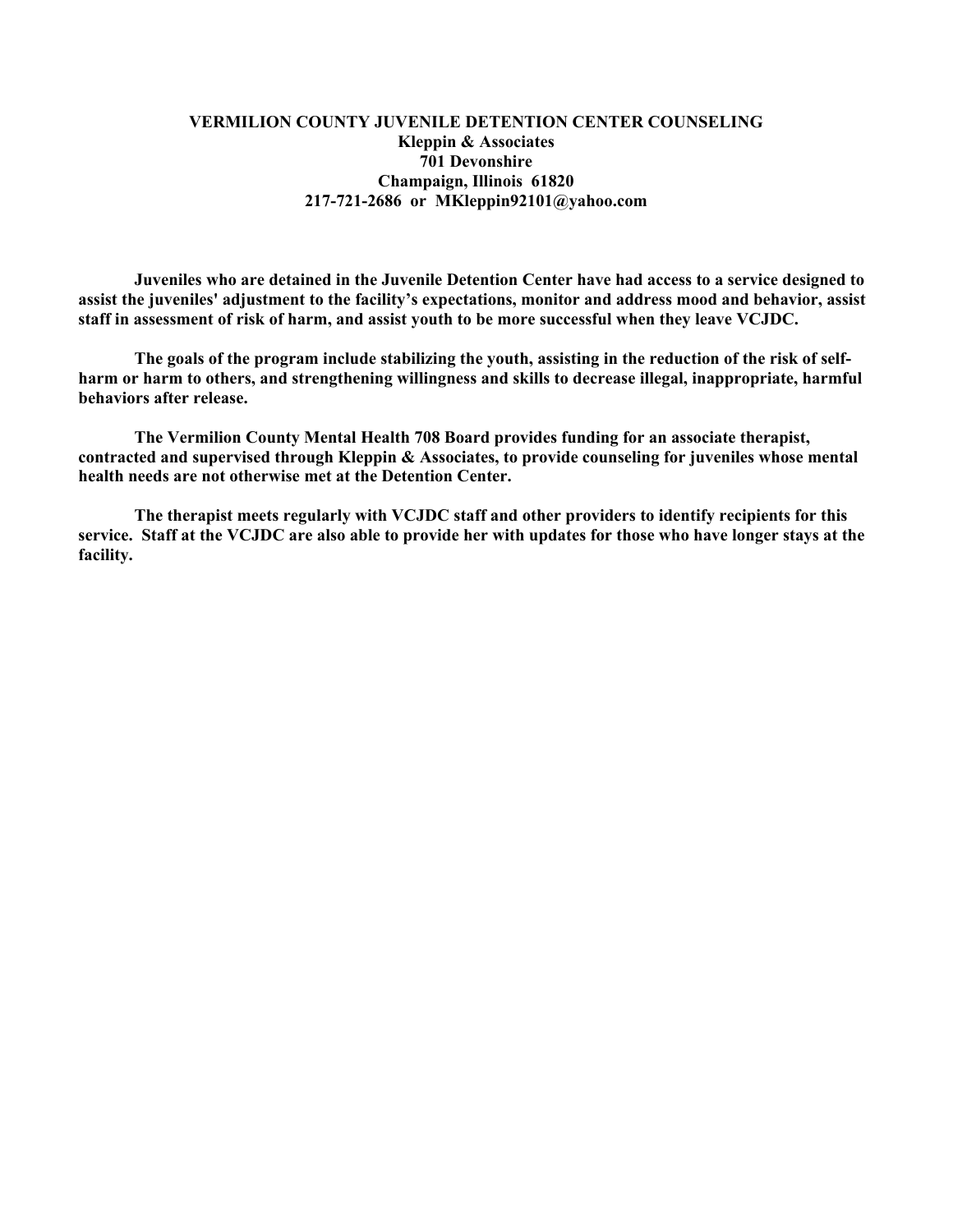#### **WORKSOURCE ENTERPRISES 3713 North Vermillion, Danville, IL 61832 217-446-1146**

 **President: Brandy Seabaugh President: Todd Seabaugh 10 Member Voluntary Board of Directors**

**WorkSource Enterprises offers a Community Day Service Program along with a Home-Based Services Program. WorkSource's' Vocational Program is comprised of employment preparation and community job placement. All programs have been developed for persons with disabilities in Vermilion County, since 1971.**

**WorkSource's Consumers participating in our Community Day Service Program have as part of their ISP a small work component if so they choose. Consumers can earn wages based on either the current hourly minimum wage or piece rate wage based on a commensurate wage rate. The commensurate rate is the amount earned based on the number of pieces completed and compared to the industrial norm of 100%.**

**Our Vocational Program/Employment Placement Programs are available at WorkSource' s main location and at several scattered sites throughout Vermilion County. WorkSource has janitorial locations throughout Vermilion County that include the Salt Kettle Rest Area and other various janitorial and production locations throughout the community. WorkSource helps place 19-22 persons with disabilities, working competitively, each year.**

**WorkSource Enterprises has been accredited by The Commission on Accreditation of Rehabilitation Facilities and currently the Illinois Department of Human Services in the following program areas:**

- **Adult Community Day Service**
- **Employment Services Coordination**
- **Employment Transition**
- **Comprehensive Vocational Evaluation**
- **Employee Development**
- **Organizational Employment**
- **Job Support and Job Site Training**
- **Community Job Placement**

**In addition to the Vermilion County Mental Health Board 708 grant dollars, WorkSource receives revenues from various other state and local funding and charitable sources. For specific information on programs and services, please contact Todd Seabaugh at 217-446-1146, Ext. 23 or Stacy Kloth regarding subcontract work at (217) 446-1146, Ext. 18.**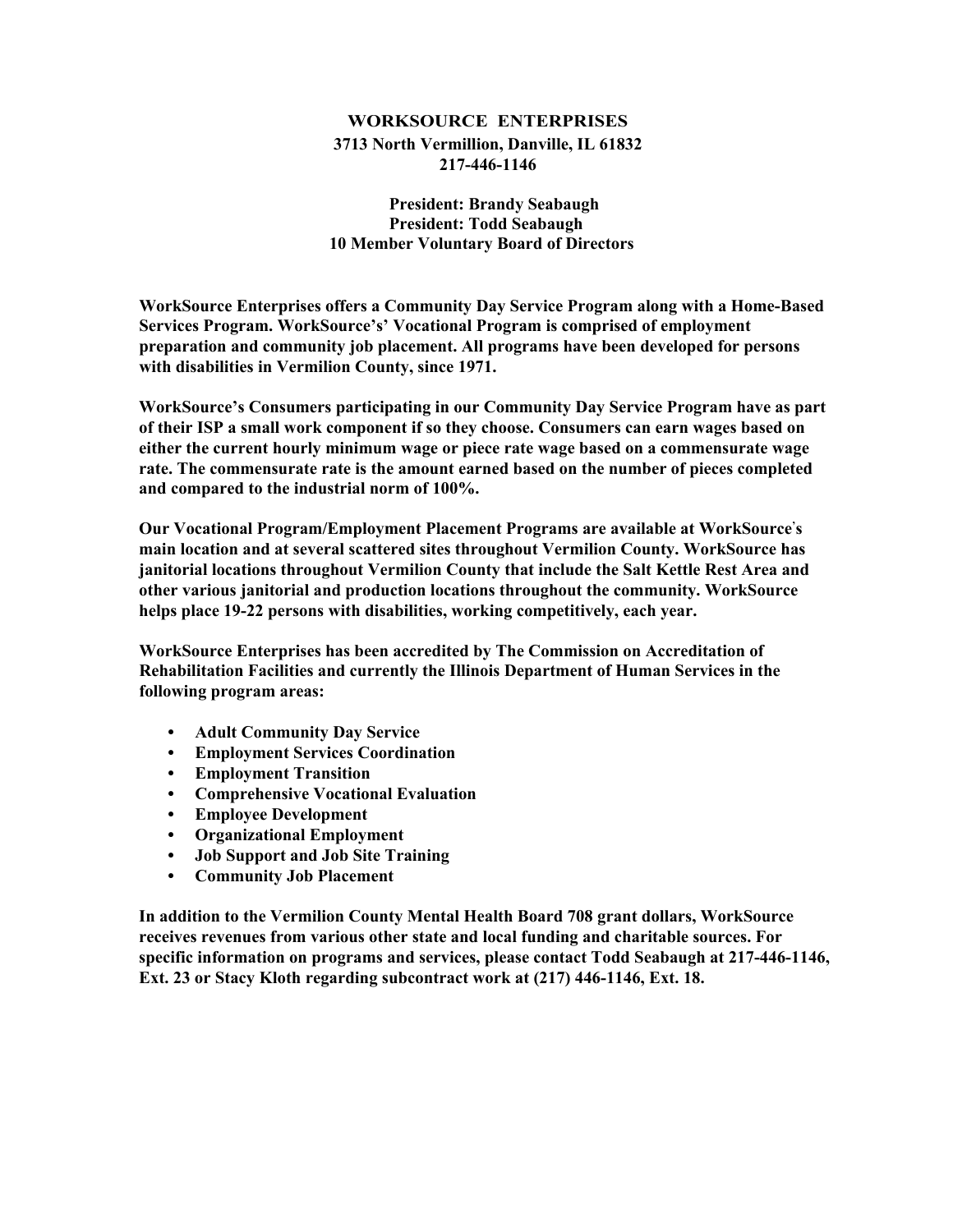#### **VERMILION COUNTY MENTAL HEALTH 708 BOARD 2020‐2022 PLANNING YEARS**

#### **THREE YEAR GOALS:**

| <b>GOAL 1:</b>  | Continue to examine the impact of Illinois Medicaid expansion and revisions<br>as related to changes on populations served by local funding.                                                                                                                                      |
|-----------------|-----------------------------------------------------------------------------------------------------------------------------------------------------------------------------------------------------------------------------------------------------------------------------------|
| <b>GOAL 2:</b>  | Continue to promote knowledge regarding when and where to refer for<br>services and treatment for mental health, developmental disabilities, and<br>substance abuse disorders to increase access and combat stigma within<br><b>Vermilion County.</b>                             |
| GOAL 3:         | Investigate possible partnerships with community stakeholders on ways to<br>address issues of violence.                                                                                                                                                                           |
| GOAL 4:         | Work in cooperation with providers of services for adults and children with<br>substance abuse issues in identifying opportunities and obstacles in the<br>changing treatment world.                                                                                              |
| <b>GOAL 5:</b>  | Offer assistance to school districts in developing mental health in schools and<br>in applying for federal funding for violence prevention and school safety.                                                                                                                     |
| GOAL 6:         | Continue cooperation with efforts in providing Mental Health First Aid training<br>throughout the county.                                                                                                                                                                         |
| <b>GOAL 7:</b>  | Continue to promote collaborative efforts by community providers to produce<br>better coordinated systems of care and to integrate behavioral health with<br>primary care and Medical Homes, especially in light of the Transformation Plan<br>proposed by the State of Illinois. |
| GOAL 8:         | Continue work with local agencies and systems to improve transition services<br>for persons moving from childhood to adult services or from acute or<br>residential care to the home/community.                                                                                   |
| GOAL 9:         | Continue effort to educate the county board and the general public<br>regarding the need for expanded behavioral health services and the impact of<br>lack of treatment toward other high costs systems such as jails and hospitals.                                              |
| <b>GOAL 10:</b> | Continue work with the local VA Illiana Health Care System to assist returning<br>veterans who are experiencing behavioral health issues by sharing information<br>about community programs and partnering to engage families of veterans.                                        |
| <b>GOAL 11:</b> | Investigate possible partnerships with community stakeholders on efforts to<br>reduce poverty, improve graduation rates and increase job skills                                                                                                                                   |